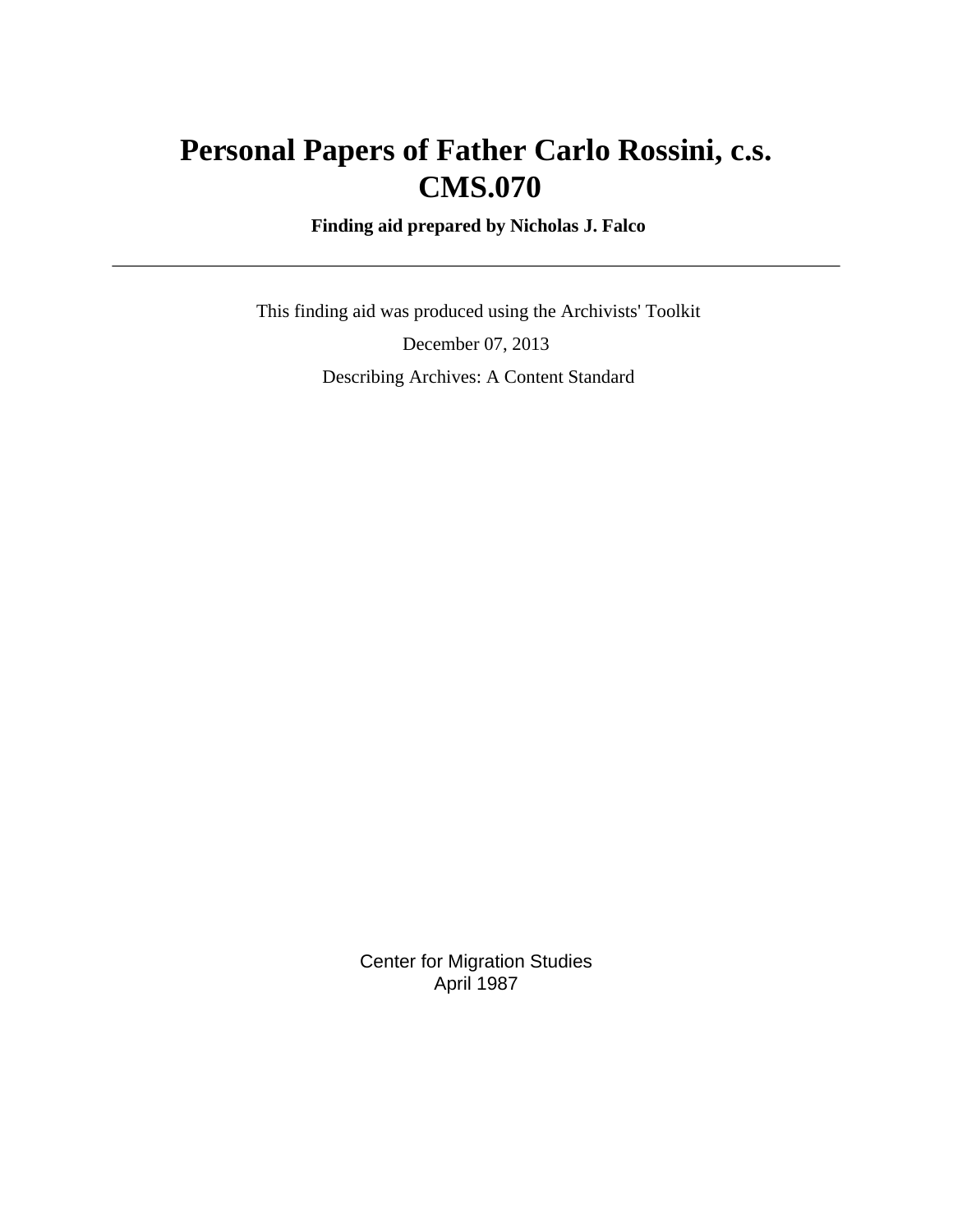# **Table of Contents**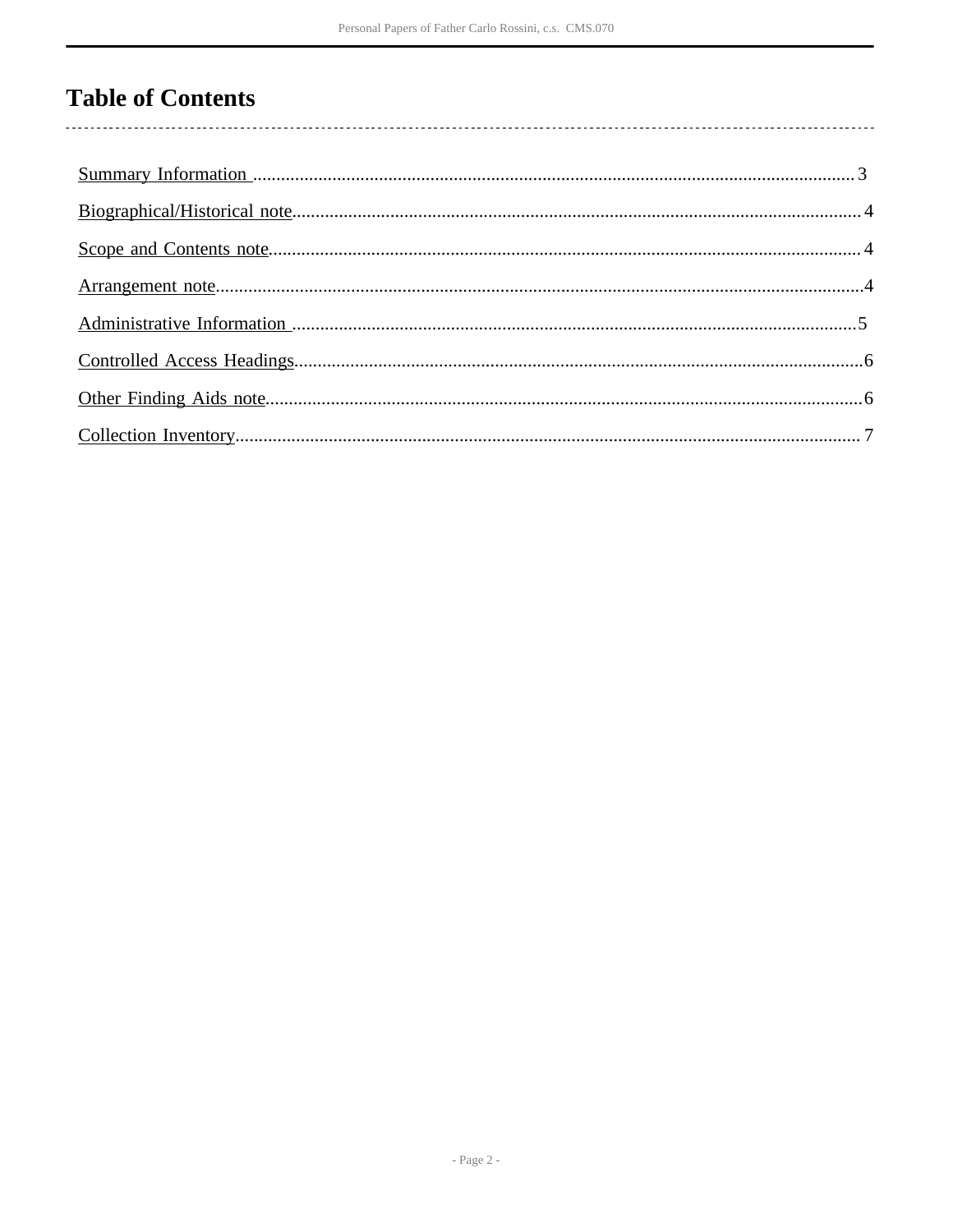# <span id="page-2-0"></span>**Summary Information**

| <b>Repository</b>                                                                   | <b>Center for Migration Studies</b>                                                                                                                                                                                             |  |  |  |  |
|-------------------------------------------------------------------------------------|---------------------------------------------------------------------------------------------------------------------------------------------------------------------------------------------------------------------------------|--|--|--|--|
| <b>Creator</b>                                                                      | Rossini, Carlo, c.s., 1890-1975                                                                                                                                                                                                 |  |  |  |  |
| <b>Title</b>                                                                        | Father Carlo Rossini, c.s., Papers                                                                                                                                                                                              |  |  |  |  |
| Date [bulk]                                                                         | Bulk, 1925-1963                                                                                                                                                                                                                 |  |  |  |  |
| Date [inclusive]                                                                    | 1925-1963                                                                                                                                                                                                                       |  |  |  |  |
| <b>Extent</b>                                                                       | 0.5 Linear feet 1 half-size document box.                                                                                                                                                                                       |  |  |  |  |
| Language                                                                            | English                                                                                                                                                                                                                         |  |  |  |  |
| Language of Materials note CMS 070 contains materials in English and in Latin.      |                                                                                                                                                                                                                                 |  |  |  |  |
| <b>Abstract</b>                                                                     | CMS 070 documents the musical career of Father Carlo Rossini, c.s.,<br>principally during his long (1923-1949, with another stint in the 1950s)<br>career at Saint Paul's Cathedral in the Diocese of Pittsburgh, Pennsylvania. |  |  |  |  |
| <b>Preferred Citation note</b>                                                      |                                                                                                                                                                                                                                 |  |  |  |  |
| Center for Migration Studies of New York; Collection Name (CMS 070); Box 1; Folder. |                                                                                                                                                                                                                                 |  |  |  |  |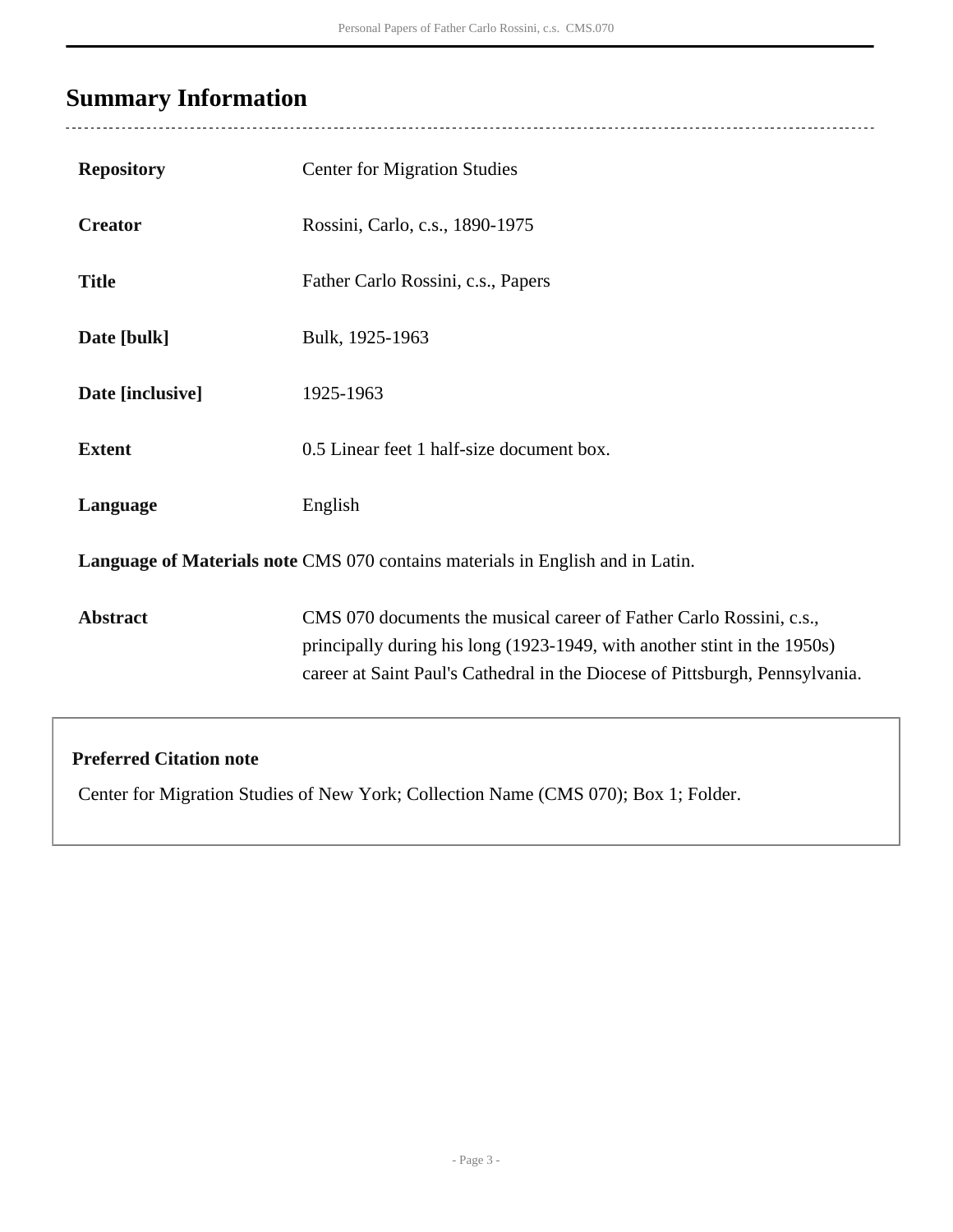## <span id="page-3-0"></span>**Biographical/Historical note**

Born in Asimo in the province of Ancora, Italy, March 3, 1890, Carlo Rossini trained for both the priesthood and a musical career, being ordained in 1913 and receiving his diploma from the Scuola Superiore di Musica Sacra in Rome in 1918, the same year he became organist at Santa Maria in Cosmedin, also in Rome. Father Rossini was a member of the Society of Saint Charles-Scalabrinians, an order of priests founded in 1887 to serve migrants in transit and in their new homes, and he entered the mission field in 1921, but remained principally in the music ministry. (This did help his order, which received royalties from his compositions.) He started at the Church of Saint Joachim at 22 Roosevelt Street in New York City, but in 1923 became the organist of Saint Paul's Cathedral in the Diocese of Pittsburgh, from which post he also composed music for liturgies and concerts, trained choirs, and conducted those choirs on tours. The Vatican Secretariat of State appointed him Secretary General of the Saint Cecilia Association (for musicians working for the Catholic Church) in 1949. In 1952 he returned to the United States, and served again in Pittsburgh, and at Saint Joseph's, 5 Monroe Street, New York City. He also began a more direct ministry to migrants; in 1959 he founded the Instituto San Carlo in his native town for boys whose fathers were migrant laborers, and thus away from home for long stretches of time. He moved permanently to the Instituto San Carlo in 1963 and died there August 6, 1975.

## <span id="page-3-1"></span>**Scope and Contents note**

CMS 070 documents the musical career of Father Carlo Rossini, c.s., mostly during his lengthy (1923-1949, with another stint between 1952 and 1963) tenure as organist of Saint Paul's Cathedral of the Diocese of Pittsburgh. In addition to playing the organ, Father Rossini composed music for liturgical and concert use, trained choirs, and conducted those choirs on tours. The collection documents this career through biographical publications, newspapers clippings, posters advertising concerts, programs of concerts, and miscellaneous publications. Father Rossini was also a member of the Society of Saint Charles-Scalabrinians, an order of priests initially founded to serve Italian immigrants. This aspect of Father Rossini's career is documented by an invitation to the fiftieth anniversary of his ordination to the priesthood and by a news clipping describing a project of his old age, an institution in his native Ansimo, Ancora, Italy, for the sons of migrant laboring men long absent from their families.

## <span id="page-3-2"></span>**Arrangement note**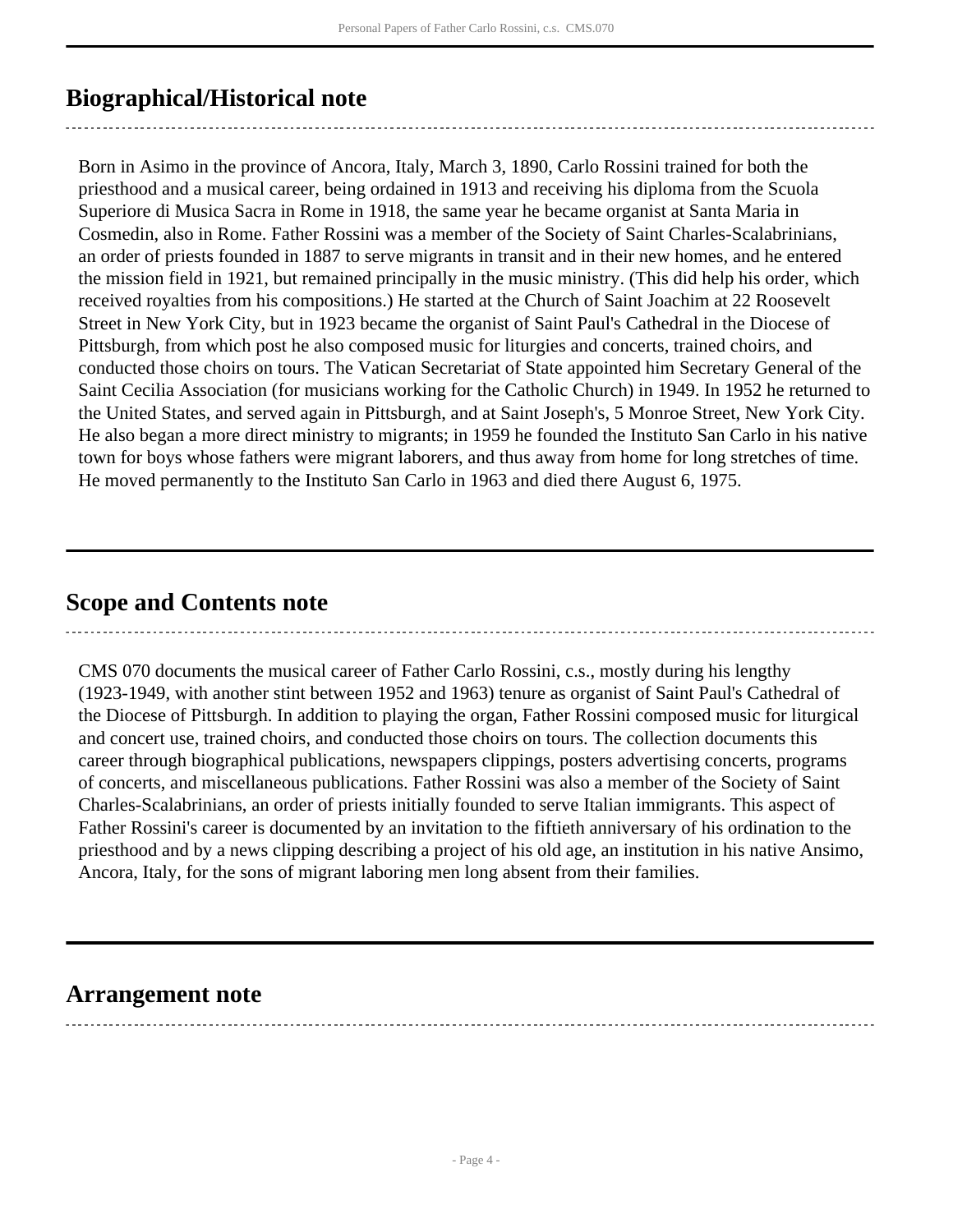CMS 070 was arranged into six files:

- 1. Brochures and Publications
- 2. Clippings
- 3. Invitations
- 4. Posters
- 5. Programs
- 6. Publications -- Biographical

## <span id="page-4-0"></span>**Administrative Information**

#### **Publication Information**

Center for Migration Studies April 1987

#### **Revision Description**

 In 2013 Mary Brown inputted the finding aid into EAD format using DACS as the standard for description and Archivists' Toolkit as the software. Nicole Greenhouse checked this work. 2013

#### **Conditions Governing Access note**

Open to researchers by appointment.

#### **Conditions Governing Use note**

Copyright is owned by the Center for Migration Studies. Permission to publish materials must be requested before use.

#### **Immediate Source of Acquisition note**

CMS 070 came to CMS from the headquarters of the Saint Charles Province of the Society of Saint Charles--Scalabrinians, 27 Carmine Street, New York, New York 10014, sometime before April 1987.

#### **Processing Information note**

In 2013, this collection was entered into the Archivists' Toolkit in compliance with DACS and folder descriptions were simplified from the original print finding aid. (The original finding aid is available in print upon request). Folder titles in the container list online may vary from the the physical folder titles.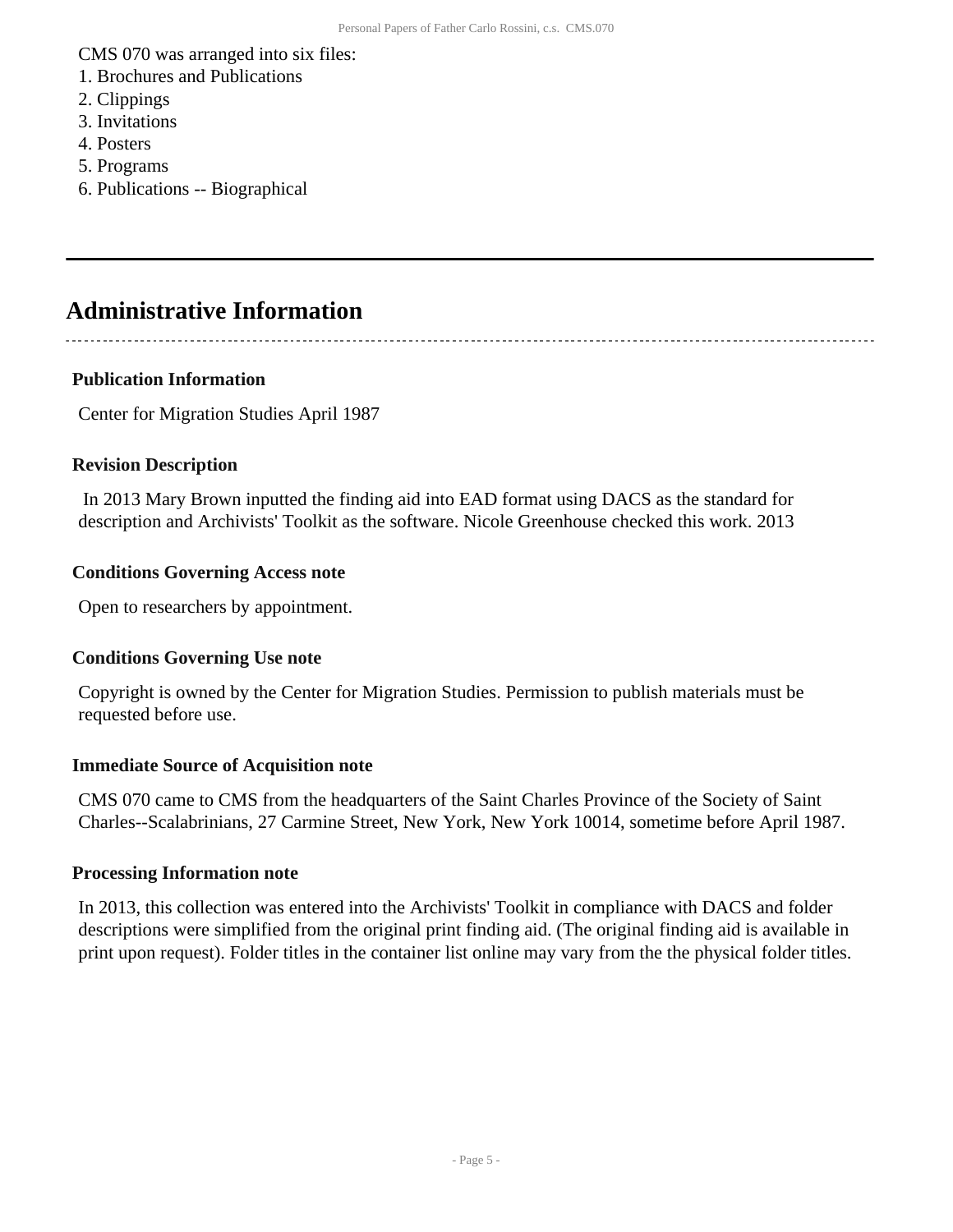## <span id="page-5-0"></span>**Controlled Access Headings**

#### **Geographic Name(s)**

• Pittsburgh (Pa.) |x Church history.

#### **Subject(s)**

- Church music |x Catholic Church |y 20th century.
- Priests |z United States.

## <span id="page-5-1"></span>**Other Finding Aids note**

 $\overline{a}$ 

The original inventory is available in print upon request.